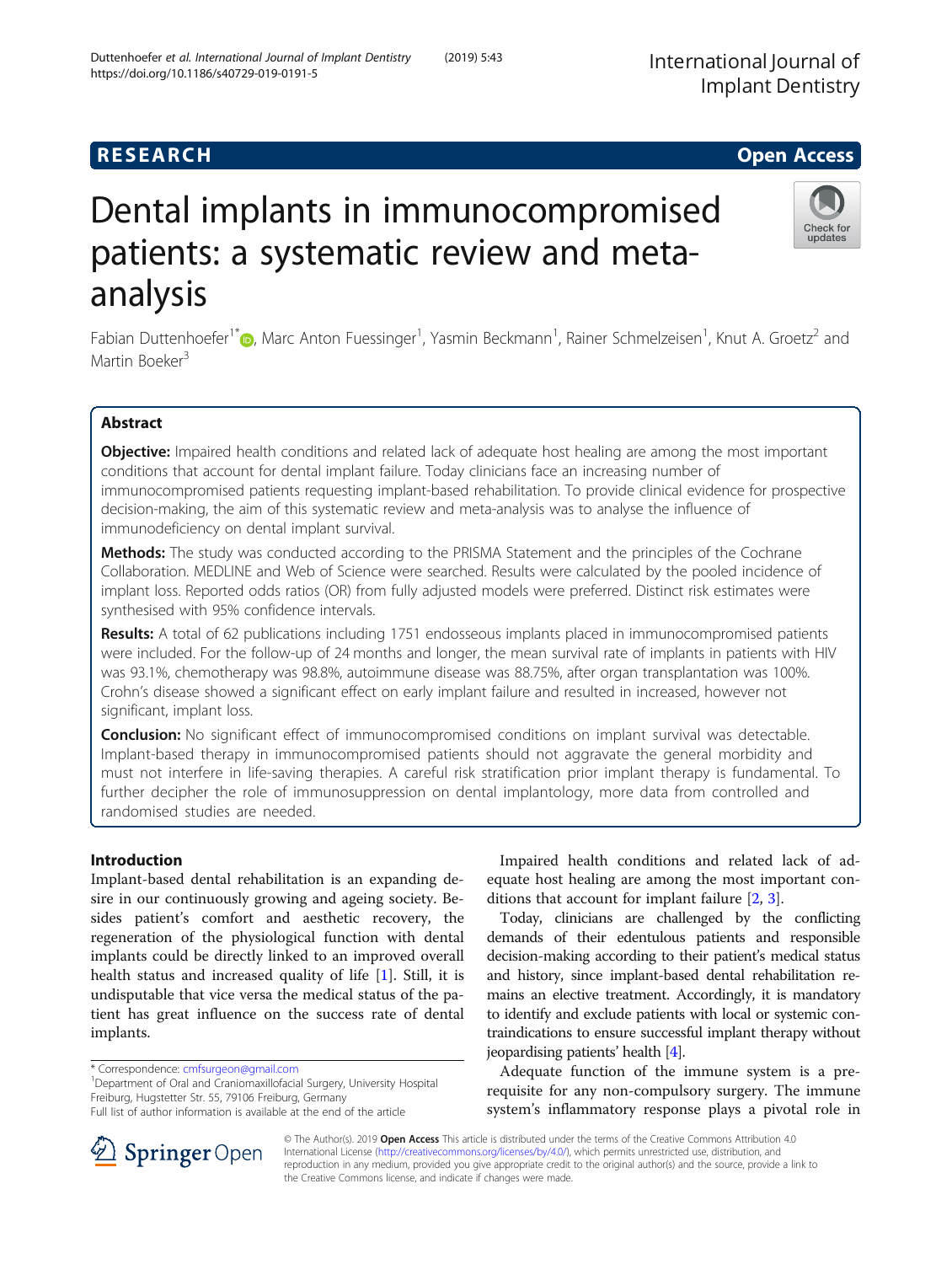targeting infections as well as in orchestrating healing processes [[5,](#page-9-0) [6](#page-9-0)]. Besides post-operative wound healing, the osseointegration of the inserted implant is one of the foremost steps towards successful rehabilitation [[7\]](#page-9-0). It was shown that osseointegration originates from the same mechanisms as bone fracture healing and is thus directly linked to an adequate immune response [\[8](#page-9-0)].

However, due to a constantly improving health care with greater life expectancy as well as new indications for immunosuppressive treatments, oral and maxillofacial surgeons face an increasing number of patients that are immunocompromised or exhibit immunosuppression in their medical record. In a cross-sectional analysis regarding self-reported immunosuppression among US adults, the prevalence was 2.7, 4.2% faced immunosuppression at some time and 2.8% were under continued immunosuppression [[9\]](#page-9-0). Predominantly rising in westernised societies, the prevalence of autoimmune disorders in Europe and North America had an estimated increase up to  $12.5%$  to date  $[10, 11]$  $[10, 11]$  $[10, 11]$  $[10, 11]$ .

Transitory alterations of the immune system, for example during pregnancy or after strong allergic reactions as well as transient immunosuppression such as the open-window phenomena following intense longduration exercise with suppressed concentration and proliferation of lymphocytes, natural killer cell activity and reduced IgA secretion in saliva are often selflimiting [\[12](#page-9-0), [13](#page-9-0)]. In clinical decision-making, it is always advisable to await the recovery of the immune system prior implant therapy if possible. Besides shortterm impairment of the immune system, the general process of ageing is directly linked to an increased risk of infections, malignancy, and autoimmune disorders often referred to as immunosenescence [[14,](#page-9-0) [15](#page-9-0)].

The management of continuously immunocompromised patients is an immense and complex medical field and thus impossible to cover exhaustively in a general review.

Still, there is the need to address the option for implant therapy in the increasing population of patients under immunosuppressive therapy that prevents or mitigates common chronic diseases, treats HIV and cancer, or after transplantation. Given the broad range of indications for glucocorticoid therapy such as asthma, rheumatism, and connective tissue disorders, it is almost certain to encounter a patient under corticosteroid therapy who requests implant-based rehabilitation [[16\]](#page-9-0).

Consequently, the aim of this systematic review and meta-analysis was to compare treatment results of implant dentistry in immunocompromised patients with them in not immunocompromised patients. Particular attention was given to the cause of immunosuppression and the subsequent influence on implant survival to provide clinical evidence for prospective therapy decision-making.

# Materials and methods

#### Databases and search strategy

The central question of this study was designed after the PICOS template: "In patients after a therapy with dental implants (P) and suffering from different conditions of immunosuppression/immunodeficiency (I) can there be an increased risk of implant loss observed (O) compared with non-immunosuppressed patients (C), retro- and prospective clinical interventional studies, surveillance studies, cross-sectional studies, cohort studies and case series were included (S)." The aim was to answer this question by a systematic literature search based on the PRISMA Statement.

Hence, this systematic review and meta-analysis was conducted according to the Preferred Reporting Items for Systematic Reviews and Meta-Analyses (PRISMA) Statement [\[17\]](#page-9-0) and the principles of the Cochrane Collaboration (Fig. [1](#page-2-0)) [[18](#page-9-0)–[20\]](#page-9-0). All steps were documented in a protocol prior to execution (not published). The conducted search strategy was created in close collaboration with an information scientist and used the following databases: MEDLINE via the search interface OvidSP (keyword search) and Web of Science by Thompsen (all core databases, i.e. Science Citation Index, MEDLINE, Biosis). For the detailed search history see Additional file [1.](#page-9-0) The search was conducted in November 2017.

# Inclusion and exclusion of studies

In order to limit the recorded entries to the relevant material, inclusion and exclusion criteria were specified in advance by the reviewers. The initial criteria were not subjected to any alterations throughout the study:

The following inclusion criteria were applied:

- 1. English or German language
- 2. Human retrospective and prospective clinical interventional and surveillance studies; crosssectional studies, cohort studies and case series

The following criteria lead to exclusion:

- 1. In vitro studies
- 2. Animal studies

Study selection and data extraction were performed by three independent reviewers. Ambiguities were discussed among the authors until consensus on inclusion/exclusion was reached.

#### Data extraction

Information was extracted from each included study of the following data items and if applicable with the indicated values in brackets: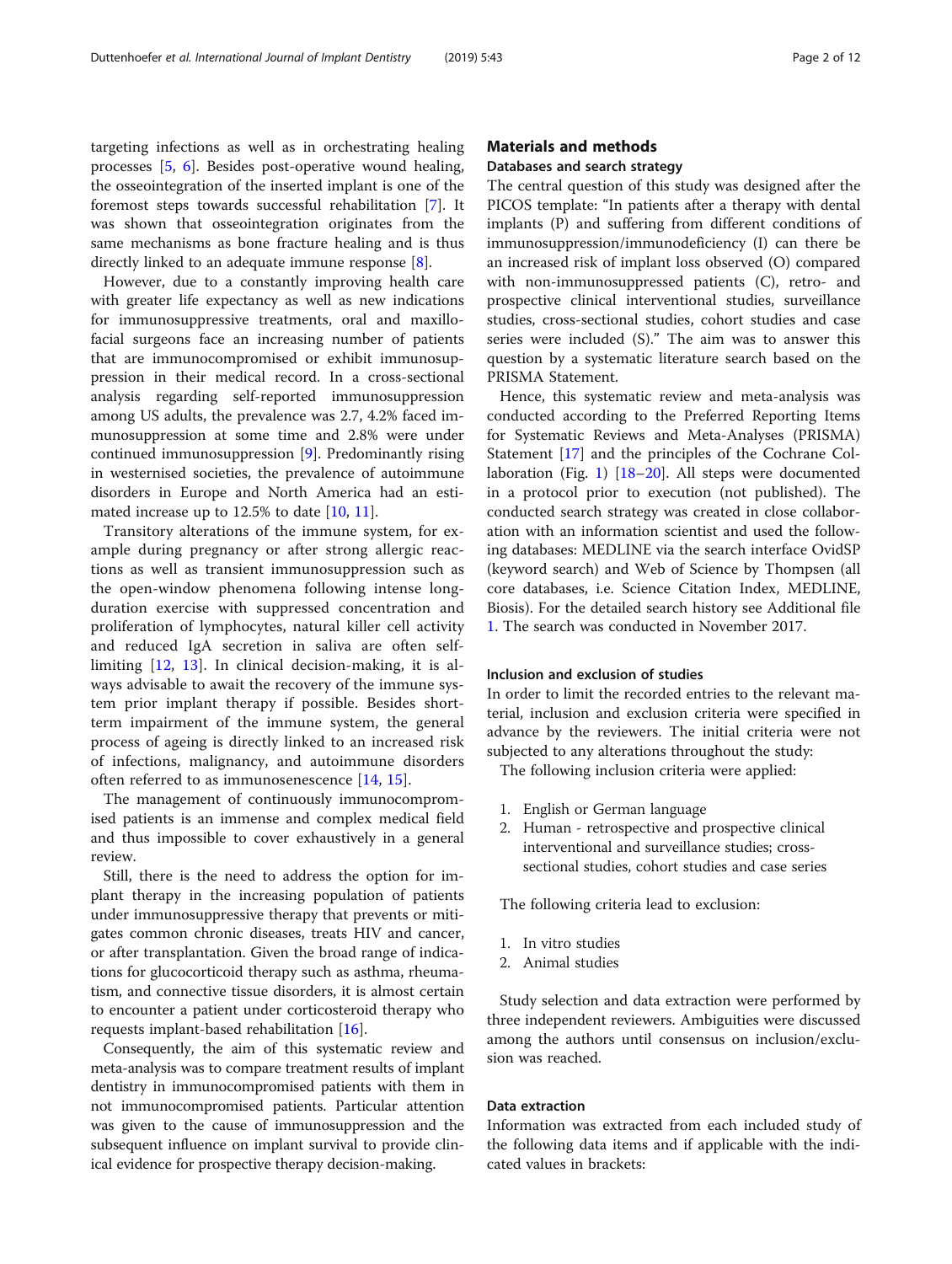<span id="page-2-0"></span>

(1) author, (2) publishing year, (3) study type, (4) medical condition (HIV infection, chemotherapy, transplantation, autoimmune disease, oral cancer/squamous cell carcinoma), (5) number of patients included in the study, (6) fraction of female and male patients, (7) age of the patients (median), (8) absolute number of placed implants, (9) absolute number of failed implants, (10) time of implantation after extraction, (11) time of loading, (11) maximum follow-up period, (12) survival rate of implants, (13) localisation (mandible, maxilla), (14) generic therapy term (antiretroviral therapy, steroid containing medication, chemotherapy, immunosuppressive drugs), (15) applied drug, (16) duration of the applied therapy at the time of implantation, (17) underlying disease (Crohn's disease, oral lichen planus, rheumatoid arthritis, scleroderma, Sjogren syndrome, dermato myositis, pemphigus vulgaris, polymyalgia rheumatica, systemic lupus erythematosus, oral cancer/squamous cell carcinoma), (18) CD4 cell count, (19) viral load, (20) prescribed antibiotic drug, (21)

period in which the study was carried out, (22) type of effect estimate (relative risk, odds ratio, attributable risk/excess risk, arcsine difference, standardised mean difference, weighted mean difference, hazard ratio), (23) value of effect estimate, (24) risk of bias assessment, (25) overall objectives of the study, (26) setting and/or place of study, (27) additional information. The authors of one study were contacted by mail to clarify missing, insufficient, inadequate, or controversial data. Studies with continuous unclear or incomplete data were excluded. All data are available in the Additional file [2](#page-9-0).

# Risk of bias assessment within the studies

All controlled studies were assessed for their risk of bias according to the tool of the Cochrane Collaboration adjusted to non-randomised studies  $[21]$ . The classifications were "low risk," "high risk," and "undetectable risk" of bias. Seven different categories were evaluated, including "random sequence generation," "allocation concealment," "blinding of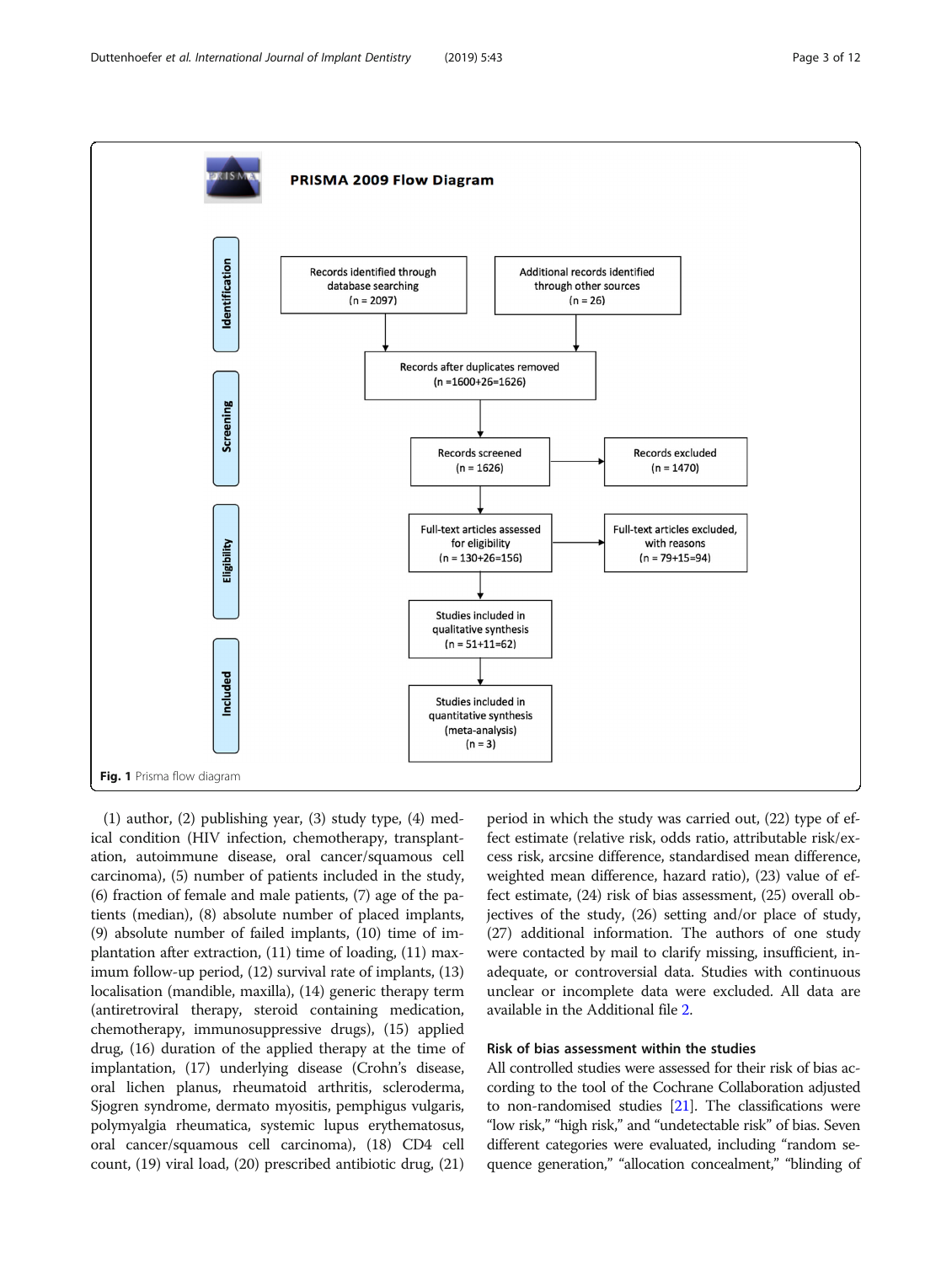participants and personnel," "blinding of outcome assessment," "incomplete outcome data," "selective reporting," and "other sources of bias."

Results of the risk of bias assessment are reported for each individual study Table 1.

The risk of bias assessment was reported for each individual study and detected random sequence generation (Rand\_seq\_gen), allocation concealment (All\_conceal), blinding of participants and personnel (Blind\_per), blinding of outcome assessment (Blind\_out), incomplete outcome data (Inc\_data), selective reporting (Sel-report), and other sources of bias (Other\_sources). The risk of bias was characterised as low risk, high risk, and undetectable risk (low, high, unclear).

#### Qualitative synthesis

Results were reported group-wise for the following medical conditions as extracted: HIV infection, chemotherapy, transplantation, autoimmune disease, oral cancer/ squamous cell carcinoma.

#### Statistical analysis

Means of survival rates were calculated for medical condition as extracted (see above) from the mean survival rates of individual studies weighted for included patients. Means were calculated for studies with follow-up shorter than 6 months and longer than 24 months.

## Table 1 Risk of bias assessment

We employed the generic inverse variance method by using a random effects model to calculate the pooled incidence of implant loss [\[22\]](#page-9-0). Where available, the reported odds ratios (OR) from fully adjusted models were preferred. Distinct risk estimates were synthesised with 95% confidence intervals [[22](#page-9-0)]. "R" was used for the conduction of all analysis and graphics (version 3.5.0) [[23](#page-9-0), [24\]](#page-10-0).

#### Results

A total of 2097 records were identified through the electronic database search. Twenty-six articles were found by manual search. A total of 1626 duplicate adjusted citations were selected. Of these, 1470 records were excluded after reviewing the abstracts because these papers did not meet the inclusion criteria. Of the remaining 156 citations, the full texts were examined in more detail. An additional 94 articles did not meet the inclusion criteria and were excluded. Sixty-two studies met the inclusion criteria and were included in the systematic review.

A total of 3 publications on implant therapy in immunosuppressed patients suffering from Morbus Crohn were eligible for meta-analysis (Fig. [1\)](#page-2-0).

# HIV and AIDS

A total of 16 studies with 578 implants were identified regarding implant-based rehabilitation in HIV and AIDS patients. In the four prospective studies, with

| Author<br>Year  |      | Rand_seq_gen | All conceal | Blind_per           | Blind_out | Inc_data | Sel_report | Other_sources |  |
|-----------------|------|--------------|-------------|---------------------|-----------|----------|------------|---------------|--|
| Alsaadi         | 2007 | Unclear      | Low         | Low                 | Low       | Unclear  | Low        | Low           |  |
| Alsaadi         | 2008 | Low          | Low         | Low                 | Low       | Unclear  | Low        | Low           |  |
| Alsaadi         | 2008 | Unclear      | Unclear     | Low                 | Low       | Low      | Low        | Low           |  |
| Gastaldi        | 2017 | High         | High        | High<br>High<br>Low |           |          | Low        | Low           |  |
| Gay-Escoda      | 2016 | High         | High        | High                | High      | Unclear  | Unclear    | Low           |  |
| Gherlone        | 2016 | High         | Unclear     | High                | High      | Low      | Low        | Low           |  |
| Gherlone        | 2016 | High         | Unclear     | High                | High      | Low      | Low        | Low           |  |
| Kovacs          | 2001 | High         | High        | High                | High      | Low      | Low        | Unclear       |  |
| Krennmair       | 2010 | High         | High        | High                | High      | Low      | High       | Unclear       |  |
| Malo            | 2016 | High         | High        | High                | High      | Low      | Unclear    | Unclear       |  |
| May             | 2016 | High         | High        | High                | High      | Low      | Low        | Low           |  |
| Montebugnoli    | 2012 | High         | High        | Low                 | Low       | Low      | Low        | Low           |  |
| Montebugnoli    | 2015 | High         | High        | High                | Low       | Unclear  | Unclear    | Low           |  |
| Moy             | 2005 | High         | High        | High                | Low       | Unclear  | Low        | Low           |  |
| Oliveira        | 2011 | High         | High        | Low                 | Low       | Low      | Low        | Low           |  |
| Stevenson       | 2007 | High         | Unclear     | Low                 | Low       | Low      | Low        | Low           |  |
| van Steenberghe | 2002 | High         | High        | High                | High      | Low      | Unclear    | Unclear       |  |
| Weinlander      | 2010 | Low          | Low         | Low                 | Low       | Low      | Low        | Low           |  |
| Westhoff        | 2012 | High         | Unclear     | High                | High      | Low      | Low        | Low           |  |
| Ihara           | 1998 | High         | High        | High                | High      | Low      | Unclear    | Unclear       |  |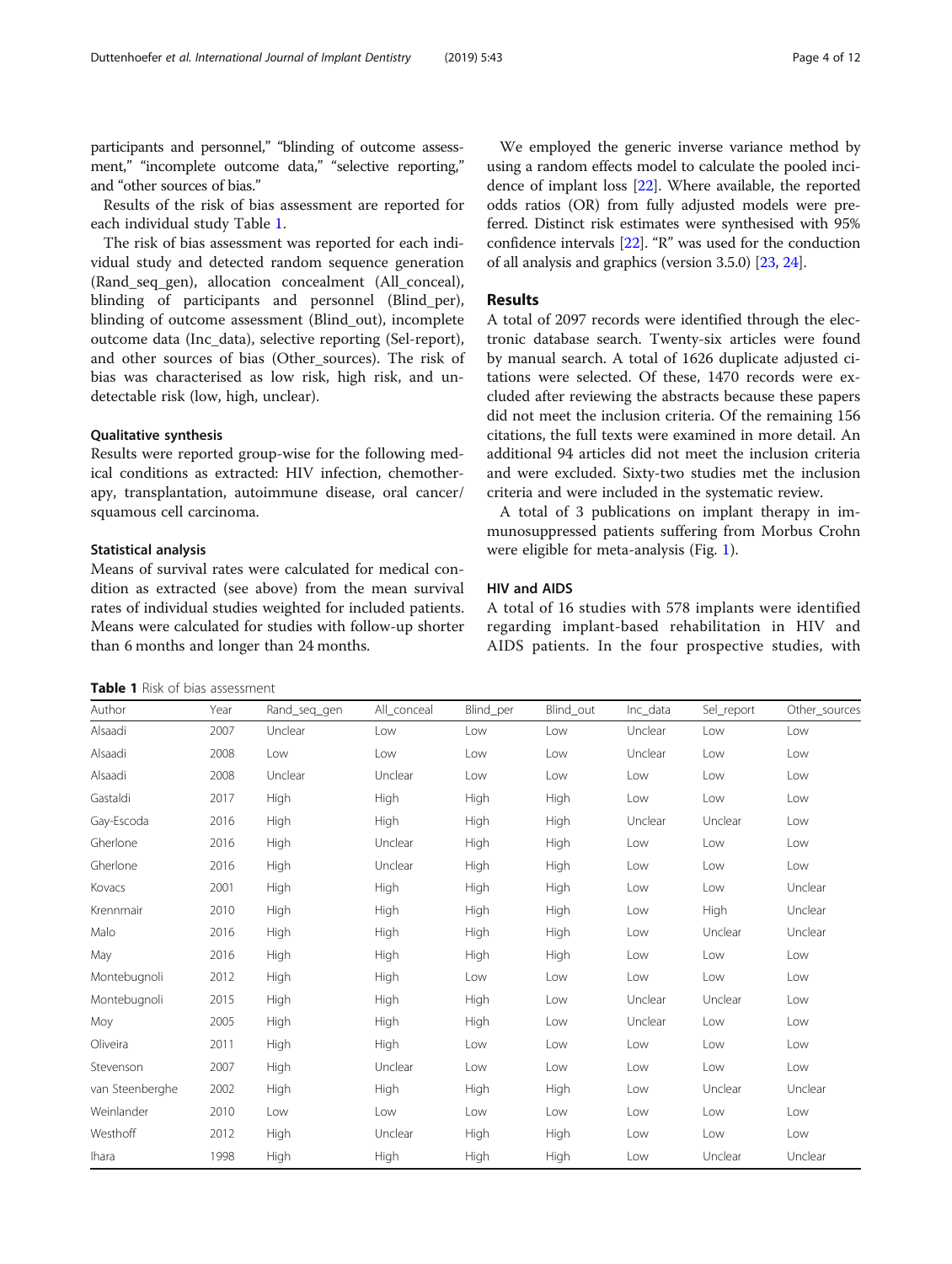<span id="page-4-0"></span>one controlled study, none of the authors found significant correlations between HIV-related immunodeficiency and implant failure [[25](#page-10-0)–[29\]](#page-10-0). The highest survival rate of 100% was seen in the only controlled prospective study after a follow-up of 6 months, with no detectable difference between HIV-infected and uninfected patients regarding clinical response and osseointegration of the implants [[25](#page-10-0)]. The lowest detected survival rate among the prospective studies was 90.91% with the longest follow-up of 60 months [[26](#page-10-0)]. It is important to note that this was the only study included in this review which analysed implants placed exclusively in patients meeting the AIDS criteria according to the American Center for Disease Control and Prevention with a cluster of differentiation 4 (CD4) count below 200 cells per microliter [\[26\]](#page-10-0). If information was available at all, the remaining studies enrolled only individuals with a stable disease based on CD4 count and HIV viral load as well as the absence of severe immunodeficiency with high recurrence of opportunistic infections, wasting disease, and disseminated malignancy in implant therapy.

In the retrospective overview study by Malo et al. 2016 analysing long-term results of dental implants in patients with systemic disorders, five HIV-positive patients were enrolled of which 4 suffered from concurrent conditions such as smoking or cardiovascular disease. Of the 40 inserted implants, 2 failed due to unknown reasons over the follow-up of up to 9 years [\[30\]](#page-10-0). Similar results were seen in the retrospective study by Gay-Escoda et al. 2016 where nine patients received a total of 57 implants and a survival rate of 98.25% over 78-month follow-up [\[31](#page-10-0)]. Out of nine case reports from 1998 to 2016 and one controlled pilot study, there was no correlation between CD4 count (CD4 counts ranging from 150 to 1000 cells/ μl) and implant failure [[32](#page-10-0)–[37](#page-10-0)]. The success rate in all but one case reports was 100% with follow-up times ranging from 6 to 122 months. Only one out of four implants was lost in one case after 4 months due to failed osseointegration, but could be replaced successfully [\[38](#page-10-0)]. The detected causes of implant failure were periimplantitis, tilted implants, failed osseointegration, and early infection.

For follow-up of 24 months and longer, the mean survival rate of implants in patients with HIV was 93.1% with an average follow-up of 31.7 months ( $n = 200$ , Table 2).

Table 2 Pooled survival rates and medical conditions

| Type                  | n   | FU [mo] | Survival [%] |
|-----------------------|-----|---------|--------------|
| <b>HIV/AIDS</b>       | 200 | 31.7    | 93.1         |
| Autoimmune disease    | 100 | 726     | 88.8         |
| Chemotherapy          | 51  | 112.5   | 98.8         |
| Organ transplantation | 16  | 478     | 100.0        |

Mean of survival rates and follow-up (FU) for given groups of medical condition sorted by number of included patients. Only studies with follow-up longer than 24 months are included.

#### Chemotherapy

Eight studies comprising a total of 144 implants were enrolled to show the influence of chemotherapy on the success rates of dental implants. The four retrospective studies [[39](#page-10-0)–[41\]](#page-10-0) of which only one was controlled [\[42](#page-10-0)] and two prospective studies [\[43](#page-10-0), [44\]](#page-10-0) revealed no significant influence of chemotherapy on the success rate of dental implants. In the only available controlled study performed by Kovacs et al. 2001, there was no significant difference in the Kaplan-Meier life-table analysis (Log-Rank  $P = 0.2230$ ) on cumulative survival of dental implants comparing groups with and without chemotherapy over a time period of up to 120 months. The groups comprised 17 patients receiving 54 implants in the control group and 30 patients receiving a total of 106 implants in the group that received chemotherapy (cisplatin or carboplatin and 5-fluorouracil). The function of prosthesis was comparable in both groups with a mean prosthetic loading of the implants of around 36 months (chemotherapy  $35.8 \pm 26.3$  months, control  $36.2 \pm 29.7$  months). The uncontrolled prospective and retrospective studies analysed implant success and associated risk factors in the patients' medical records of which chemotherapy was one. The study by Moy et al. 2005 analysed 10 implants placed in 10 patients undergoing chemotherapy. One implant was lost due to unknown cause resulting in a success rate of 90% ( $RR = 63$ ). There was neither information given on the applied type of chemotherapy nor the follow-up time  $[40]$  $[40]$ . In the case reports as well as the two studies by Alsaadi et al. 2007, 2008 and the retrospective study by Ihara et al. 1998, a total of 28 implants were inserted and showed no adverse effect of chemotherapy. The success rates were 100% in all studies with follow-up times between 3 and 28 months [\[39](#page-10-0), [41,](#page-10-0) [43,](#page-10-0) [45,](#page-10-0) [46](#page-10-0)].

For follow-up of 24 months and longer, the mean survival rate of implants in patients after chemotherapy was 98.8% with an average follow-up of 112.5 months ( $n = 51$ , Table 2).

#### Immunosuppression in autoimmune diseases

A total of 19 studies, 11 case reports, 2 prospective, and 6 retrospective studies investigated the influence of autoimmune diseases and treatment modalities with steroid derivatives and immunosuppressant drugs on the survival rates of dental implants. A total of 596 inserted implants in 129 patients were examined between 6- and 156-month follow-up. Out of the patient collective, 68 were female and 1 male and in 60 cases, data on the sex of the patient was not available. In 13 investigations, the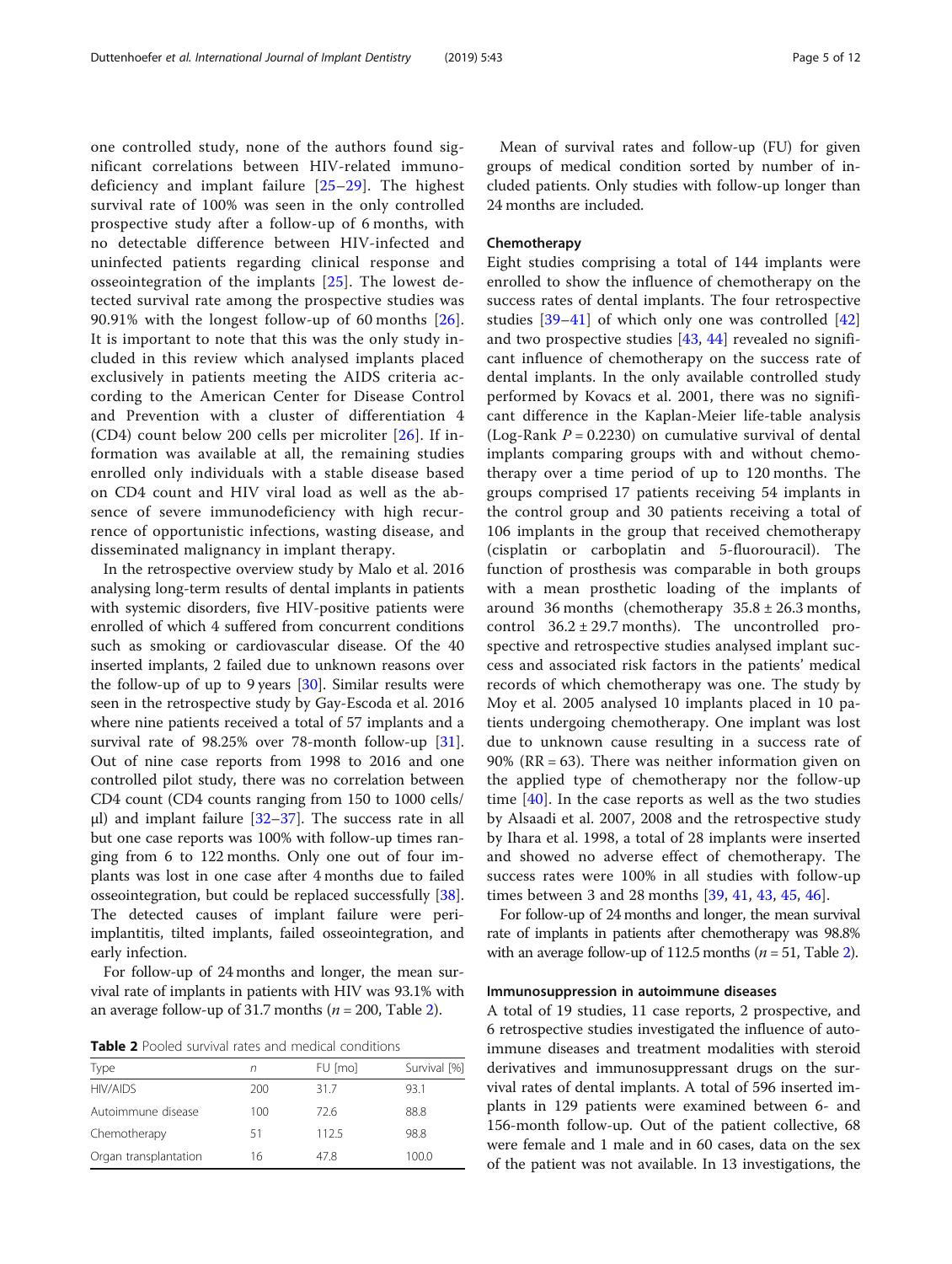predominantly used drug to treat the underlying autoimmune disease was some sort of steroid medication [[47](#page-10-0)–[59](#page-10-0)]. One study applied an additional immunosuppressive drug [\[60](#page-10-0)]. Five studies did not mention the type of medication [[30](#page-10-0), [39,](#page-10-0) [43,](#page-10-0) [44](#page-10-0), [61\]](#page-10-0) and two studies reported the application of steroids but did not inform about the underlying autoimmune disease [[39,](#page-10-0) [61\]](#page-10-0). In five studies, 9 patients that suffered from co-existing autoimmune disorders (rheumatoid arthritis and Sjogren's syndrome, rheumatoid arthritis and dermato myositis, oral lichen planus and Sjogren's syndrome) received a total of 39 implants of which none was lost over a follow-up time ranging from 21 to 156 months [[51,](#page-10-0) [54](#page-10-0), [55,](#page-10-0) [58](#page-10-0), [59\]](#page-10-0). In neither of the studies did the comorbidity of autoimmune diseases affect the implant survival. The study by Malo et al. 2016 showed a survival rate of 86.1% between year one and 7 and 80% in the following 2 years. Between 9 and 11 years, the survival rate dropped to 72%. There was no detailed information on the type of disease or the therapy targeting the rheumatological disorder of the patients. The dropout rate was estimated at 12% [\[30](#page-10-0)].

In the reviewed case reports comprising the autoimmune diseases polymyalgia rheumatica, pemphigus vulgaris, scleroderma, Sjogren's syndrome, and systemic lupus erythematosus, the survival rate was 100% during follow-up periods ranging from 4 to 13 years. All patients received prednisone or cortisone therapy and no effect on implant survival of either the medication or the underlying autoimmune disease was detected.

For follow-up of 24 months and longer, the mean survival rate of implants in patients with autoimmune disease was 88.75% with an average follow-up of 72.6 months ( $n = 100$ , Table [2](#page-4-0)).

# Rheumatoid arthritis

Three retrospective, one prospective, and four case reports analysed a total of 236 implants placed in 56 patients suffering from rheumatoid arthritis [\[39,](#page-10-0) [50](#page-10-0), [51](#page-10-0), [54,](#page-10-0) [58](#page-10-0)–[61\]](#page-10-0). Seven patients were additionally diagnosed with Sjogren's syndrome and one patient with dermato myositis [\[51](#page-10-0), [54,](#page-10-0) [58](#page-10-0), [59](#page-10-0)]. In the retrospective analysis, survival rates were 100%. Weinlaender et al. 2010 showed a survival rate of 100% of 83 implants inserted in 21 patients after a follow-up of 46 months [\[51\]](#page-10-0). Likewise, Krennmair et al. 2010 had no implant loss after 47.6-month follow-up in 25 patients that received a total of 95 implants  $[50]$  $[50]$ . In both studies, the patients received some form of corticosteroid therapy. Alsaadi et al. 2008 showed that no implant was lost in a study comprising 6 patients with 28 implants over a period of 24 months [\[39](#page-10-0)]. The only prospective study reported a survival rate of 92.9% with one out of 14 implants lost due to unknown reason [\[61](#page-10-0)]. No influence of rheumatoid arthritis on the overall survival rate of dental implants was detected.

#### Morbus Crohn

Four studies were included investigating the influence of Crohn's disease. Two studies were prospective, published in 2002 and 2008, and two studies were conducted retrospectively, published in 2007 and 2008 [[39](#page-10-0), [43,](#page-10-0) [44](#page-10-0), [61](#page-10-0)].

The highest survival rate of over 90% was found in a recent prospective study from 2008. Herein, the influence of systemic and local factors on the occurrence of early failures was investigated. Only one implant of a total of twelve implants with modified oxidised titanium surfaces was lost during an observation period of 6 months. Still, the Crohn's disease is significantly related to early implant failure, as described by a GEE value of  $0.02$  and a fisher value of  $0.21$  [ $39$ ]. However, the information on the exact number of patients is missing. In the prospective study by van Steenberghe et al. 2002, two of the three patients lost overall three out of ten implants according to an early implant failure up to abutment connection [[44\]](#page-10-0). However, these patients presented also other risk factors in addition to the existing Crohn's disease, among them claustrophobia, poor bone quality, and smoking more than ten cigarettes a day. A comparable survival rate is shown by a retrospective study with the longest observation period of 2 years. In addition to the early implant failure, the late failure after loading was investigated. During the 2-year period, three out of twelve implants were lost [\[39](#page-10-0)]. Crohn's disease resulted in increased, however not significant, implant loss (OR = 10.09; 95% CI, [0.73, 139.79]; P value, 0.09).

In the other retrospective study, patient data from1982 to 2003 were evaluated with regard to early implant failure associated with local and systemic risk factors  $[61]$  $[61]$ . A significant effect of Crohn's disease on early implant failure was found (OR = 7.95; 95% CI, [3.47, 18.24]; P value, 0.001). The exact patient data, such as number of treated patients, as well as the exact number of placed and lost implants, was not provided.

The aforementioned studies could be included in the only meta-analysis of this systematic review. The significant pooled OR is 8.12 with a 95% CI of [3.68, 17.92] (Fig. [2](#page-6-0)).

There is a broad heterogeneity of available patient and implant information, with often missing information. Still, the investigated studies show increased implant loss in the presence of Crohn's disease with a trend towards early implant failure.

#### Immunosuppression after organ transplantation

Dealing with implant-based rehabilitation and immunosuppression after organ transplantation, a total of 6 studies with 107 placed implants in 39 patients were included of which 2 were prospective studies without control and 4 case reports. The two prospective studies were published in 2012 and 2015 [\[62,](#page-10-0) [63](#page-10-0)].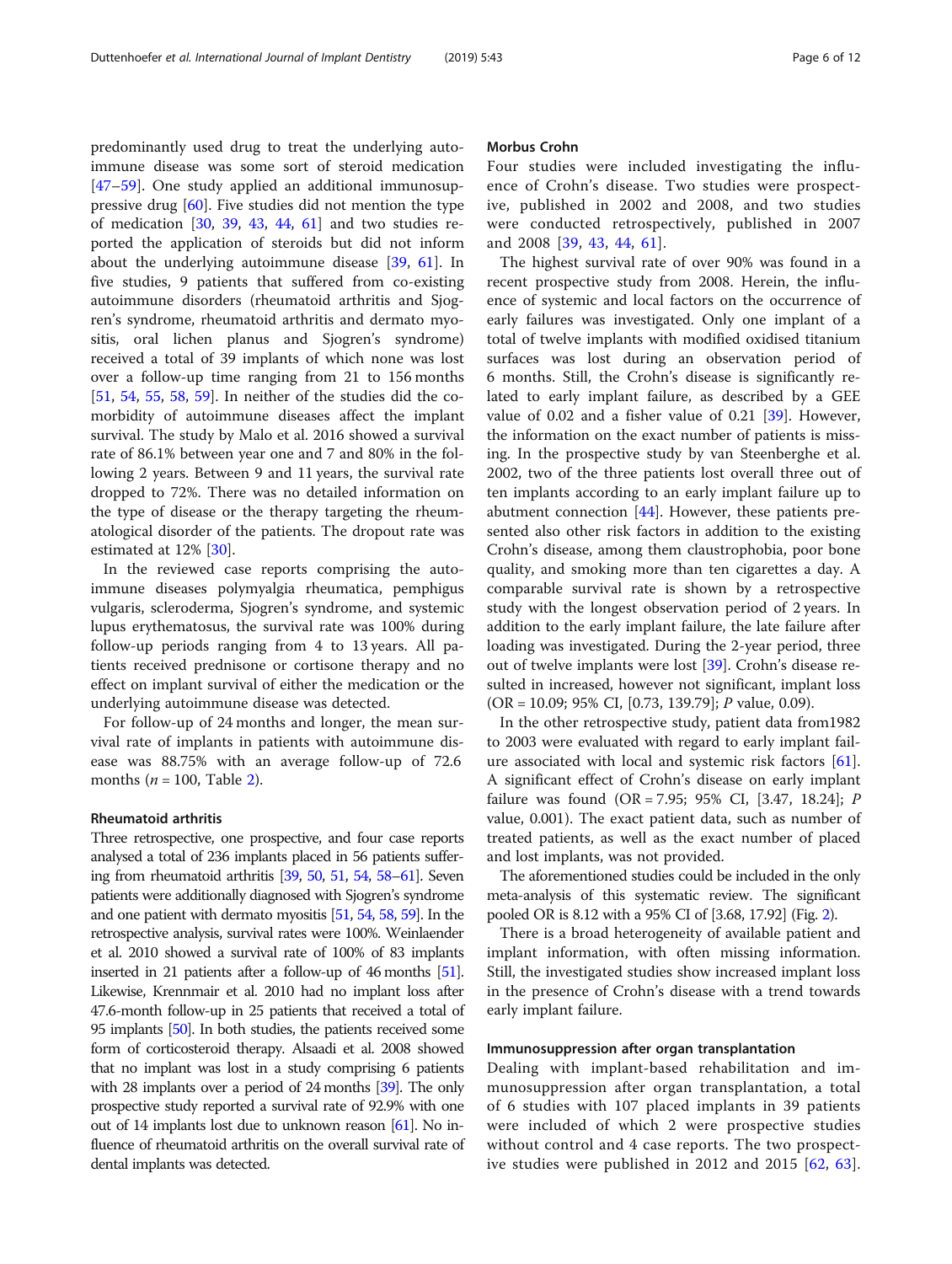<span id="page-6-0"></span>

| Study                                                                                                                                                                                                                                                                                 | TE |             | Weight  | Weight  | <b>Odds Ratio</b><br>SE (fixed) (random) IV, Fixed + Random, 95% CI IV, Fixed + Random, 95% CI |      |     | <b>Odds Ratio</b> |    |     |
|---------------------------------------------------------------------------------------------------------------------------------------------------------------------------------------------------------------------------------------------------------------------------------------|----|-------------|---------|---------|------------------------------------------------------------------------------------------------|------|-----|-------------------|----|-----|
| Alsaadi 2007                                                                                                                                                                                                                                                                          |    | 2.07 0.4233 | 90.9%   | 90.9%   | 7.95 [3.47; 18.23]                                                                             |      |     |                   |    |     |
| Alsaadi 2008                                                                                                                                                                                                                                                                          |    | 2.31 1.3405 | $9.1\%$ | $9.1\%$ | 10.09 [0.73; 139.62]                                                                           |      |     |                   |    |     |
| Total (fixed effect, 95% CI)<br>8.12 [3.68; 17.92]<br>100.0%<br>$\overline{\phantom{a}}$<br>Total (random effects, 95% CI)<br>8.12 [3.68; 17.92]<br>100.0%<br>$\overline{\phantom{a}}$<br>Heterogeneity: Tau <sup>2</sup> = 0; Chi <sup>2</sup> = 0.03, df = 1 (P = 0.87); $1^2$ = 0% |    |             |         |         |                                                                                                |      |     |                   |    |     |
|                                                                                                                                                                                                                                                                                       |    |             |         |         |                                                                                                | 0.01 | 0.1 |                   | 10 | 100 |
| Fig. 2 Meta-analysis of two studies investigating the effect of Crohn's disease on early implant failure                                                                                                                                                                              |    |             |         |         |                                                                                                |      |     |                   |    |     |

The case reports were published in 2004, 2011, and 2014 [[64](#page-10-0)–[67](#page-10-0)]. The authors found no significant correlations between immunosuppression after organ transplantation and implant failure. All identified studies and case reports describe an implant survival rate of 100% with a follow-up of 58 months as mean (3–118 months) with no effect on clinical findings or on osseointegration of the implants. The loading time after implantation differs from 3 months for the maxilla up to 9 months of the mandible. In the prospective studies, 12 months after extraction of teeth implants were placed. Regarding the case reports, it differs from 1 to 5 months as waiting time between extraction and implant placement. As immunosuppressive drugs tacrolimus, sirolimus, cyclosporine, and mycophenolate were used, steroid prednisolone was applied. The indication for immunosuppression was a liver transplantation in 26 patients and a heart transplantation in 13 patients. Twenty-seven patients receive a prophylactic antibiotic therapy, like moxifloxacin, for 6 days or amoxicillin with clavulanic acid for 5–6 days.

For follow-up of 24 months and longer, the mean survival rate of implants in patients after organ transplantation was 100% with an average follow-up of 47.8 months ( $n = 16$ , Table [2](#page-4-0)).

# **Discussion**

To date, scientific evidence regarding the influence of primary and secondary immunodeficiency or immunosuppressive treatment modalities on survival rates of endosseous implants is yet vague and very heterogeneous. Thus, evidence-based decision-making whether or not to bestow implant-based dental rehabilitation upon immunocompromised patients is still impaired. To address this issue, the present systematic review analysed the available literature on the influence of different types of immunosuppression (HIV, chemotherapy, autoimmune disorders and steroid medication, organ transplantation) on the outcome of the applied implant-based therapies in terms of implant survival.

# HIV

HIV infection and subsequently AIDS as an epidemic with devastating debilitation of the patients evolved over the past 30 years into a stable yet chronic disease. Accordingly, there is a constantly increasing number of patients in different stages of disease that are requesting implant-based dental rehabilitation. Regarding HIVseropositive patients with a CD4 count over 200 cells/μl, the present review did not find a significant failure rate compared with healthy patients. Several studies regarding healing response, general implant infection rates, or post-operative complications linked to immunological values could not show a significant difference to healthy patients [[68](#page-10-0)–[70\]](#page-11-0).

Moreover, only few studies focused on patients in a severely immunocompromised state with a CD4 count lower than 200 cells/μl. These patients are prone to develop symptoms of AIDS, such as opportunistic infections and neoplasia. Still, there was no evidence regarding a direct relationship between the CD4 count and the risk of post-operative infections [\[25](#page-10-0)–[27\]](#page-10-0). In a systematic overview by Ata-Ali et al. 2015, the administration of antibiotics was deciphered as among the main influencing factors when analysing the osseointegration of dental implants in HIV-positive patients [[71](#page-11-0)]. Likewise, in 75% of the analysed studies, different forms of antibiotic treatments were applied upon implant surgery. The prophylactic application of antibiotics was shown to reduce the risk of implant failure, however not influencing the risk of post-operative infections [\[72,](#page-11-0) [73\]](#page-11-0). Accordingly, it is advisable to consider its application when treating HIV-seropositive patients.

# Chemotherapy

Chemotherapy is one of the fundamental pillars of cancer treatment. To date, a broad variety of antineoplastic drugs designed to target certain forms of cancer are available and their number is constantly increasing. Accordingly, it is impossible to comprehensively cover all mechanisms of biological actions of chemotherapies that may interfere with implant surgery.

One of the foremost parameters of successful implant therapy, osseointegration, is not well elaborated with regard to chemotherapy. Although several animal studies have shown a negative effect on bone remodelling and fracture healing, information in humans are sparse [\[74,](#page-11-0) [75\]](#page-11-0). There is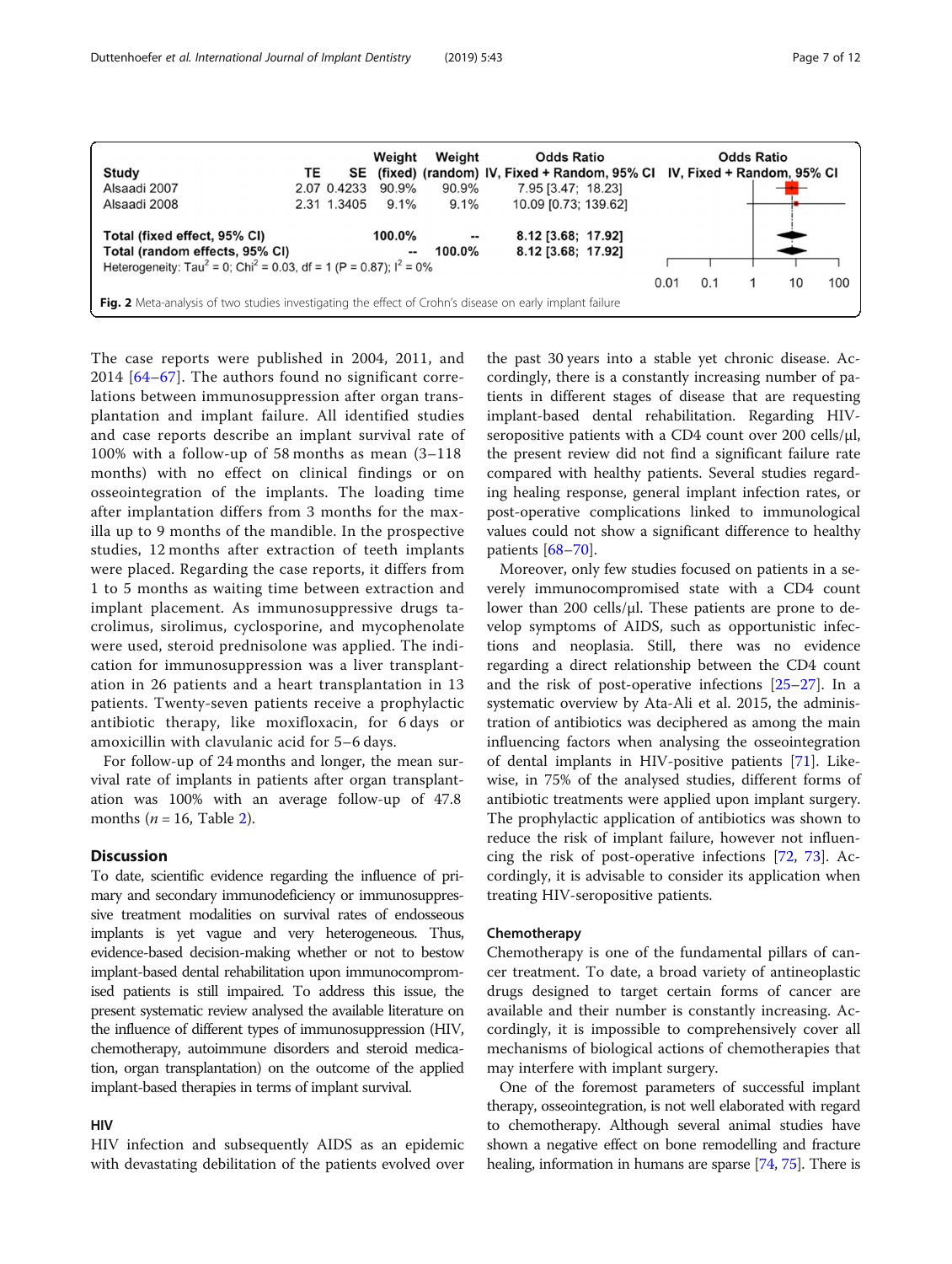evidence that chemotherapy treatment may entail a multitude of negative effects on patients with pre-existing implants, such as mucositis and painful peri-implant infections as well as systemic effects such as fever and septicaemia. However, most of these reported side effects were seen on subperiosteal and blade implants, surpassed to date [\[76](#page-11-0)]. Contrary, it was shown that osseointegration is not necessarily impaired during the course of chemotherapy. In the case report of Steiner et al. 1995, the uncovering of two dental implants was performed uneventfully during chemotherapy to treat a non-Hodgkin's lymphoma. Sager et al. 1990 successfully inserted a total of four implants during the recovery period of melphalan chemotherapy cycles targeting a multiple myeloma. During the follow-up of 18 months with functional prosthesis, no implants were lost and no signs of peri-implant inflammation were seen [\[46](#page-10-0)]. Both authors were performing surgeries with regard to the patients' white blood cell count and emphasised the importance of a close cooperation with the oncologists. In both case reports, the patients were set under antibiotic treatment until suture removal. In the only available controlled study by Kovacs at al. 2001 on patients with squamous cell carcinoma treated either with chemotherapy (cisplatin or carboplatin and 5-fluorouracil) or ablative surgery only, there was no statistically difference on implant survival. Patients receiving chemotherapy were subjected to implant surgery around 10 months after the last cycle. Implant success rates were over 98% in both groups during a follow-up of up to 120 months. The only available metaanalyses stated that implant failure rates were not affected by chemotherapy application (risk ratio 1.02, 95% confidence interval 0.56–1.85;  $P = 0.95$ ); however, the performed statistic was substantially affected by the inconsistency of study designs [\[77\]](#page-11-0).

Since chemotherapy is mostly administered in cycles, with alternating treatment and recovery periods, it seems advisable to await the completion of treatment before implant therapy. Moreover, an interdisciplinary approach in close cooperation with the responsible oncologists is preferable.

#### Autoimmune diseases

The breakdown of immunologic tolerance towards selfmolecules leads to an immune response that subsequently manifests in several forms of autoimmune diseases [[78](#page-11-0)].

The initiation factors that start this autoimmune response are mostly unknown; still there is evidence that socioeconomic, genetic, and environmental factors as well as certain types of infections play a pivotal role. Over the last decade, there is increasing evidence for a steady rise in the frequency of autoimmune diseases [[11](#page-9-0)]. Approximations on the prevalence of autoimmune disorders range from 3% in Europe and North America at the beginning of the century up to 12.5% to date [[10](#page-9-0), [11\]](#page-9-0). Autoimmune disorders are predominantly rising in westernised societies, those having access to hygiene and advanced health care [[11](#page-9-0)]. Consequently, there is an increasing number of patients with autoimmune disorders requesting dental implants.

The present study investigated a total of 596 inserted implants in 129 patients. With regard that information on the sex was not always available, the given information revealed a clear trend towards female patients that comprised 98% of the patients collective. It is known that autoimmune disorders predominantly occur in women. Today 75% of those suffering from autoimmune disorders are female [\[10](#page-9-0)].

Clinical investigations on the associations among autoimmune diseases revealed that these conditions, conventionally considered as distinct disorders, often co-exist in one patient. Typically patients are associated with an index disease and the occurrence of other autoimmune disorders is assessed within the index population [\[79](#page-11-0)]. Weng et al. found among others a significantly increased occurrence of rheumatoid arthritis and Sjogren disease [[80\]](#page-11-0). This constellation of comorbidity was the most frequent in the assessed literature where 35 implants were inserted in 7 patients suffering from the burden of rheumatoid arthritis and Sjogren's syndrome. In the follow-up period ranging from 46 to 156 months, no implant was lost. In addition, no other constellation of coexisting autoimmune disorders showed a significant influence on implant survival.

It is well documented that exogenous corticosteroids, including low-dose inhaled drugs, can suppress counterregulatory immune response to illness and tissue injury.

Similar mechanisms are described in response to surgery and trauma where plasma ACTH and cortisol concentrations increase. Still there is a general patient-topatient variability with regard to age, sex, and other influencing co-factors such as anaesthesia, opioids, or infections [\[16\]](#page-9-0). In the analysed studies, the predominant medication in patients suffering from autoimmune disorders is prednisone or cortisone therapy. In neither of the studies, a direct effect on implant survival of either the medication was detected.

# Morbus Crohn

Crohn's disease is a chronic inflammatory bowel disease, which mainly affects the gastrointestinal tract. Antigenantibody complexes lead to autoimmune inflammatory reactions which is why immunosuppressive and antiinflammatory drugs are part of the spectrum of therapy. Examining early implant failure, all three studies [\[43](#page-10-0), [44](#page-10-0), [61](#page-10-0)] concluded that Crohn's disease is related to early implant failure. The studies of Alsaadi et al. from 2008 and 2007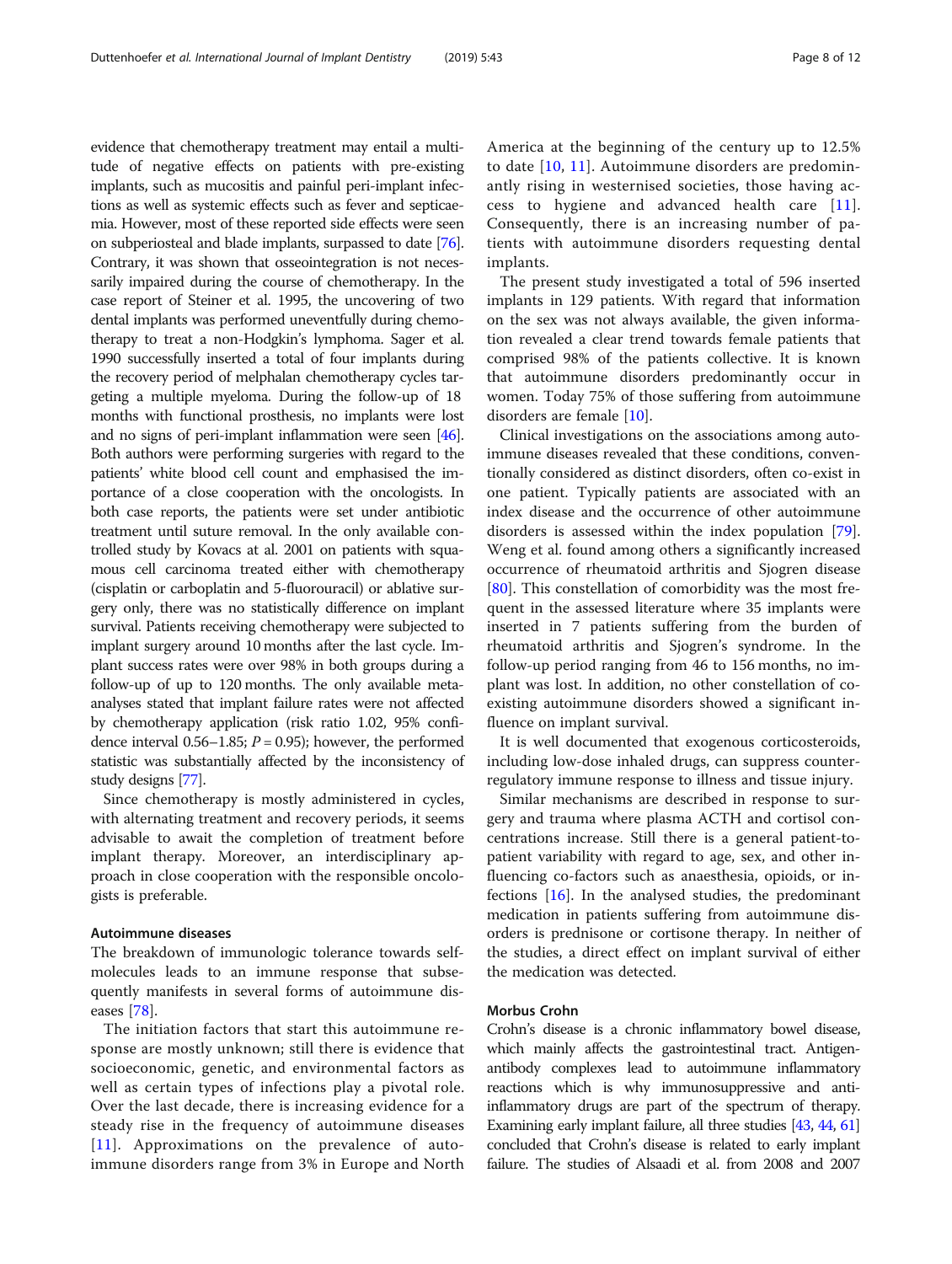substantiated this outcome statistically with significant P values of less than 0.001 in the study of 2007 and 0.02 in the study of 2008. The causes for the cumulative incidence of early implant failure are widely discussed. One theory implies that antigen-antibody complexes lead to autoimmune reactions in the area of the bone-implant contact, thus influencing the osseointegration of the implants [\[81\]](#page-11-0). Furthermore, the malnutrition, which often occurs in the course of Crohn's disease, possibly results in a deficient bone healing around dental implants [\[82](#page-11-0)].

Only one study considered the late loss of implants [[39\]](#page-10-0). The total observation period was 2 years. The P value of 0.09 is slightly above the significant value of 0.05. Yet, further studies are needed to examine more closely the late implant loss and to permit a general statement.

In the study by van Steenberghe from 2002, patients showed other medical factors additionally to the existing Crohn's disease, including claustrophobia, poor bone quality, and smoking. Also examining these factors, the authors concluded that patients suffering from claustrophobia had an increased failure rate. Likewise, the other two factors, poor bone quality and heavy smoking, led to a higher incidence of implant failure. Still, such heterogeneous and superficial results should be considered with caution [[44\]](#page-10-0).

The present study indicates a clear trend towards early implant failure, which, however, needs to be proven yet in larger scale controlled trials. With regard to late implant failure, further randomised controlled studies with longer observation periods are necessary to allow for final recommendations.

#### Immunosuppression after organ transplantation

Based on the fact that there is a growing number of solid organ transplant recipients, the dentists come face to face with the needs of dental rehabilitation of patients which endure a massive dental clearance before transplantation to decrease the rate of infectious diseases [\[83](#page-11-0), [84](#page-11-0)]. Nevertheless, in 50% of the analysed studies, a prophylactic antibiotic treatment was administered [[63,](#page-10-0) [64,](#page-10-0) [67\]](#page-10-0). Respectively, the application of antibiotics in case of dental implant placement could be advisable.

Different post-transplantation protocols prefer different immunosuppression protocol. Taking into account the results of the presented review, the choice of immunosuppressive drugs had no detectable effect on the implant survival rate. Neither steroids nor immunomodulatory drugs increase the risk of implant failure. Negative aspects of the implant site connected to immunosuppression were not seen. To conclude, the evidence of included studies is limited due to the fact of missing randomised controlled trials, but regarding the results of the named studies, which are mainly case reports, no limitation for implantation of dental implants could be seen.

## Limitations

The available studies rely on a small yet very heterogenous patient collective and are predominantly characterised by the lack of control groups and a low level of specificity. No randomised controlled studies on immunosuppression and dental implant rehabilitation were available. Further limitations were seen in the different methodological approaches of the analysed prospective and retrospective studies. Only few studies had a control group, usually the studies compared with healthy patients or provided no control group at all. Results were often summed up and not clearly identified or patient related, i.e. implant loss per patient. Furthermore, the exclusion of implant-related diseases such as peri-implantitis may be considered as a limitation. It remains unknown whether these factors are influenced by immunosuppression and may lead to implant failure at a time-point that exceeds the follow-up of the patient. Only studies in English or German language were considered accordingly data maybe missing. Such limited quality of primary studies leads to the urgent need for randomised controlled studies with more patients on the effects of immunosuppression on dental implants.

#### Conclusion

To our knowledge, this is the first systematic review which collected evidence for the influence of different immunodeficient conditions (HIV/AIDS, organ transplantation, autoimmune disease, and Morbus Crohn) on the survival of dental implants. The review was conducted according to the high standards of the Cochrane Collaboration and the PRISMA statement.

There is only little evidence for deteriorating influences of immunodeficient conditions on the survival of dental implants. Regarding the analysed immunosuppressive conditions, only Crohn's disease showed a significant effect on early implant failure and resulted in increased, however not significant, implant loss. There was no significant effect on implant survival in the remaining immunocompromised conditions detectable. However, the methodical quality of the included studies is generally low and the number of patients analysed is small. Therefore, these results should be interpreted with caution due to the low strength of evidence in case series as well as prospective and retrospective studies.

Hence, there is no data-based final conclusion on whether or not to place dental implants in patients receiving immunosuppression or suffering from immunosuppressive conditions. Implant-based therapy in immunocompromised patients should not aggravate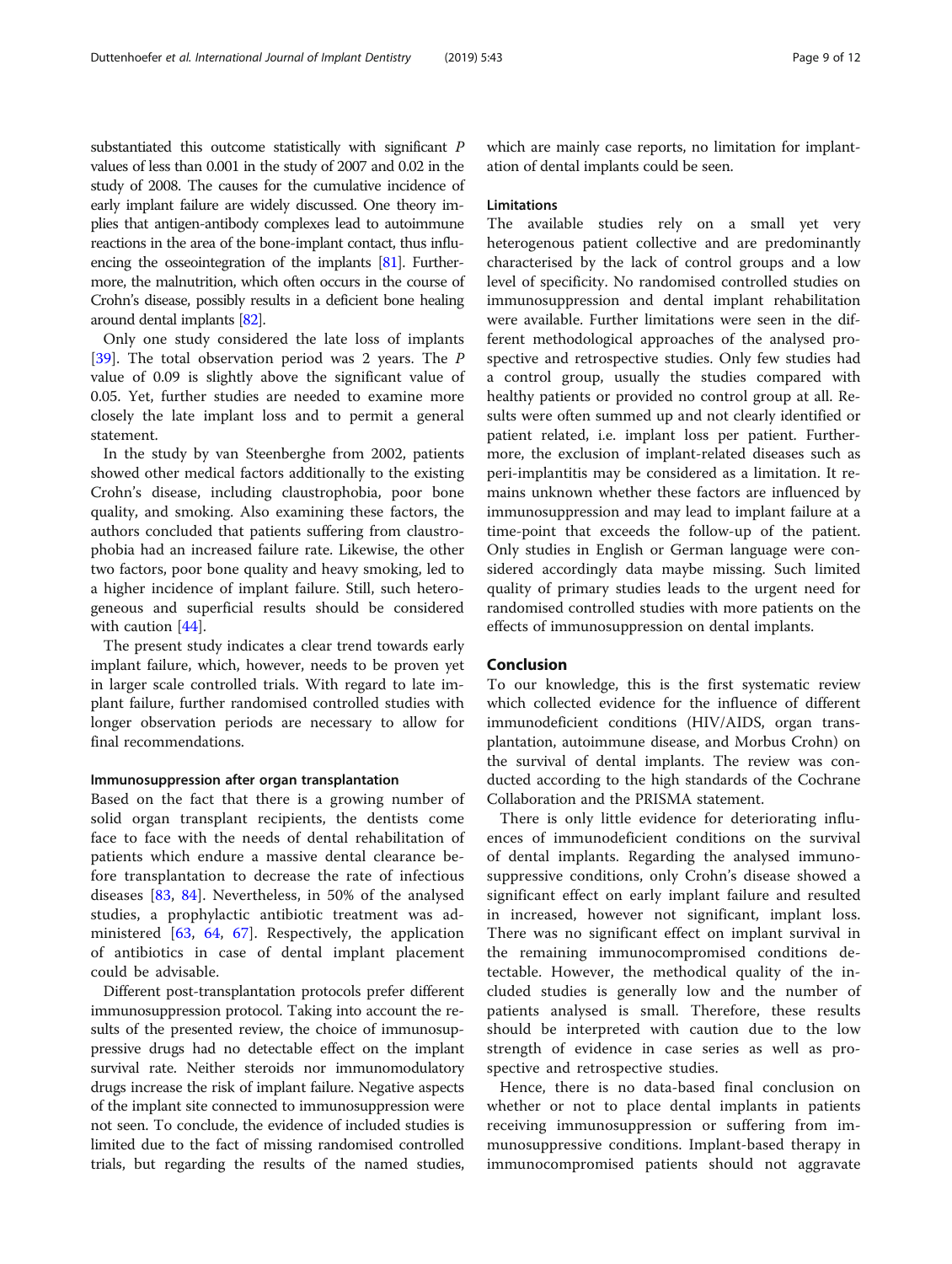<span id="page-9-0"></span>the general morbidity and must not interfere in lifesaving therapies and thus jeopardising patient's health. In general, a careful risk stratification prior implant therapy based on the patients' medical record and current medical status is fundamental.

#### Supplementary information

Supplementary information accompanies this paper at [https://doi.org/10.](https://doi.org/10.1186/s40729-019-0191-5) [1186/s40729-019-0191-5.](https://doi.org/10.1186/s40729-019-0191-5)

Additional file 1. Detailed search history. The conducted search strategy used the databases: MEDLINE via the search interface OvidSP (keyword search) and Web of Science by Thompsen (all core databases: Science Citation Index, MEDLINE, Biosis).

Additional file 2. Detailed results table. (1) author, (2) publishing year, (3) study type, (4) medical condition (HIV infection, chemotherapy, transplantation, autoimmune disease, oral cancer / squamous cell carcinoma), (5) number of patients included in the study, (6) fraction of female and male patients, (7) age of the patients (median), (8) absolute number of placed implants, (9) absolute number of failed implants, (10) time of implantation after extraction, (11) time of loading, (11) maximum follow-up period, (12) survival rate of implants, (13) localization (mandible, maxilla), (14) generic therapy term (antiretroviral therapy, steroid containing medication, chemotherapy, immunosuppressive drugs), (15) applied drug, (16) duration of the applied therapy at the time of implantation, (17) underlying disease (Crohn's disease, oral lichen planus, rheumatoid arthritis, scleroderma, Sjogren syndrome, dermato myositis, pemphigus vulgaris, polymyalgia rheumatica, systemic lupus erythematosus, oral cancer / squamous cell carcinoma), (18) CD4 cell count, (19) viral load, (20) prescribed antibiotic drug, (21) period in which the study was carried out, (22) type of effect estimate (relative risk, odds ratio, attributable risk/ excess risk, arcsine difference, standardized mean difference, weighted mean difference, hazard ratio), (23) value of effect estimate, (24) risk of bias assessment, (25) overall objectives of the study, (26) setting and/ or place of study, (27) additional information.

#### Acknowledgements

The authors are indebted to the help of Professor Dr. Stephan Ehl, Center for Chronic Immunodeficiency, Medical Center - University of Freiburg, Faculty of Medicine, University of Freiburg, Freiburg, Germany.

#### Authors' contributions

All authors contributed to this manuscript. FD planned the study, analysed the final data, and wrote this manuscript. MAF, KAG, and RS performed data acquisition and analysis. YB planned and executed the search strategy. MB performed the final statistics. All authors read and approved the final manuscript.

#### Funding

The authors received no specific funding for this work.

#### Availability of data and materials

All data are available in the manuscript and Supplementary files.

Ethics approval and consent to participate

N/A

# Consent for publication

N/A

#### Competing interests

Fabian Duttenhoefer, Marc Anton Fuessinger, Yasmin Beckmann, Rainer Schmelzeisen, Knut A. Groetz, and Martin Boeker declare that they have no competing interests.

#### Author details

<sup>1</sup>Department of Oral and Craniomaxillofacial Surgery, University Hospital Freiburg, Hugstetter Str. 55, 79106 Freiburg, Germany. <sup>2</sup>Department of Oral and Maxillofacial Surgery, HELIOS Dr. Horst-Schmidt-Kliniken, Academic Teaching Hospital University Mainz, Ludwig-Erhard-Str. 100, 65199 Wiesbaden, Germany. <sup>3</sup>Institute of Medical Biometry and Statistics, Medical Data Science, Faculty of Medicine and Medical Center, University of Freiburg, Freiburg, Germany.

#### Received: 15 August 2019 Accepted: 16 October 2019 Published online: 28 November 2019

#### References

- 1. Vogel R, Smith-Palmer J, Valentine W. Evaluating the health economic implications and cost-effectiveness of dental implants: a literature review. Int J Oral Maxillofac Implants. 2013;28(2):343–56.
- 2. Esposito M, Thomsen P, Ericson LE, Lekholm U. Histopathologic observations on early oral implant failures. Int J Oral Maxillofac Implants. 1999;14(6):798–810.
- 3. Porter JA, von Fraunhofer JA. Success or failure of dental implants? A literature review with treatment considerations. Gen Dent. 2005;53(6): 423–32 quiz433–446.
- 4. Hwang D, Wang H-L. Medical contraindications to implant therapy: part I: absolute contraindications. Implant Dent. 2006;15(4):353–360. Implant **Dentistry**
- 5. Kawai T, Akira S. Innate immune recognition of viral infection. Nat Immunol. 2006;7(2):131–137. Nature Publishing Group
- 6. Midwood KS, Williams LV, Schwarzbauer JE. Tissue repair and the dynamics of the extracellular matrix. Int J Biochem Cell Biol. 2004;36(6):1031–7.
- 7. Albrektsson T, Brånemark PI, Hansson HA, Lindström J. Osseointegrated titanium implants. Requirements for ensuring a long-lasting, direct bone-toimplant anchorage in man. Acta Orthop Scand. 1981;52(2):155–70.
- Colnot C, Romero DM, Huang S, Rahman J, Currey JA, Nanci A, et al. Molecular analysis of healing at a bone-implant interface. J Dent Res. 2007; 86(9):862–7.
- 9. Harpaz R, Dahl RM, Dooling KL. Prevalence of immunosuppression among US adults, 2013. JAMA. 2016;316(23):2547.
- 10. Jacobson DL, Gange SJ, Rose NR, Graham NM. Epidemiology and estimated population burden of selected autoimmune diseases in the United States. Clin Immunol Immunopathol. 1997;84(3):223–43.
- 11. Lerner A, Jeremias P, Matthias T. The world incidence and prevalence of autoimmune diseases is increasing. Int J Celiac Dis. 2016;3(4):151–5.
- 12. Mor G, Cardenas I. The immune system in pregnancy: a unique complexity. Am J Reprod Immunol. 2010;63(6):425–433. Blackwell Publishing Ltd.
- 13. Pedersen BK, Bruunsgaard H, Jensen M, Toft AD, Hansen H, Ostrowski K. Exercise and the immune system--influence of nutrition and ageing. J Sci Med Sport. 1999;2(3):234–52.
- 14. Gavazzi G, Krause K-H. Ageing and infection. Lancet Infect Dis. 2002;2(11): 659–66.
- 15. Norman DC. Fever in the elderly. Clin Infect Dis. 2000;31(1):148–51.
- 16. Holzheimer RG, Mannick JA. Surgical treatment: evidence-based and problem-oriented. Munich: Zuckschwerdt; 2001.
- 17. Moher D, Liberati A, Tetzlaff J, Altman DG, The PRISMA Group. Preferred Reporting Items for Systematic Reviews and Meta-Analyses: the PRISMA statement. PLoS Med. 2009;6(7):e1000097. Public Library of Science.
- 18. Lefebvre C, Manheimer E, Glanville J. Searching for studies. In: Higgins JP, Green S, editors. Cochrane handbook for systematic reviews of interventions. Chichester: Wiley; 2008. p. 95–150.
- 19. Higgins JP, Green S. Guide to the contents of a Cochrane protocol and review. In: Higgins JP, Green S, editors. Cochrane handbook for systematic reviews of interventions. Chichester: Wiley; 2008. p. 51–79.
- 20. Green S, Higgins JP. Preparing a Cochrane review. In: Higgins JP, Green S, editors. Cochrane handbook for systematic reviews of interventions. Chichester: Wiley; 2008. p. 11–30.
- 21. Higgins JPT, Altman DG, Gøtzsche PC, Jüni P, Moher D, Oxman AD, et al. The Cochrane Collaboration's tool for assessing risk of bias in randomised trials. BMJ 2011;343(oct18 2):d5928. British Medical Journal Publishing Group.
- 22. Schwarzer G, Carpenter JR, Rücker G. Fixed effect and random effects metaanalysis. Meta-analysis with R. Cham: Springer International Publishing; 2015. 21–53. (Use R!).
- 23. 2012 RCT, R Foundation for Statistical Computing Vienna, Austria. R: a language and environment for statistical computing. 2nd ed. R Foundation for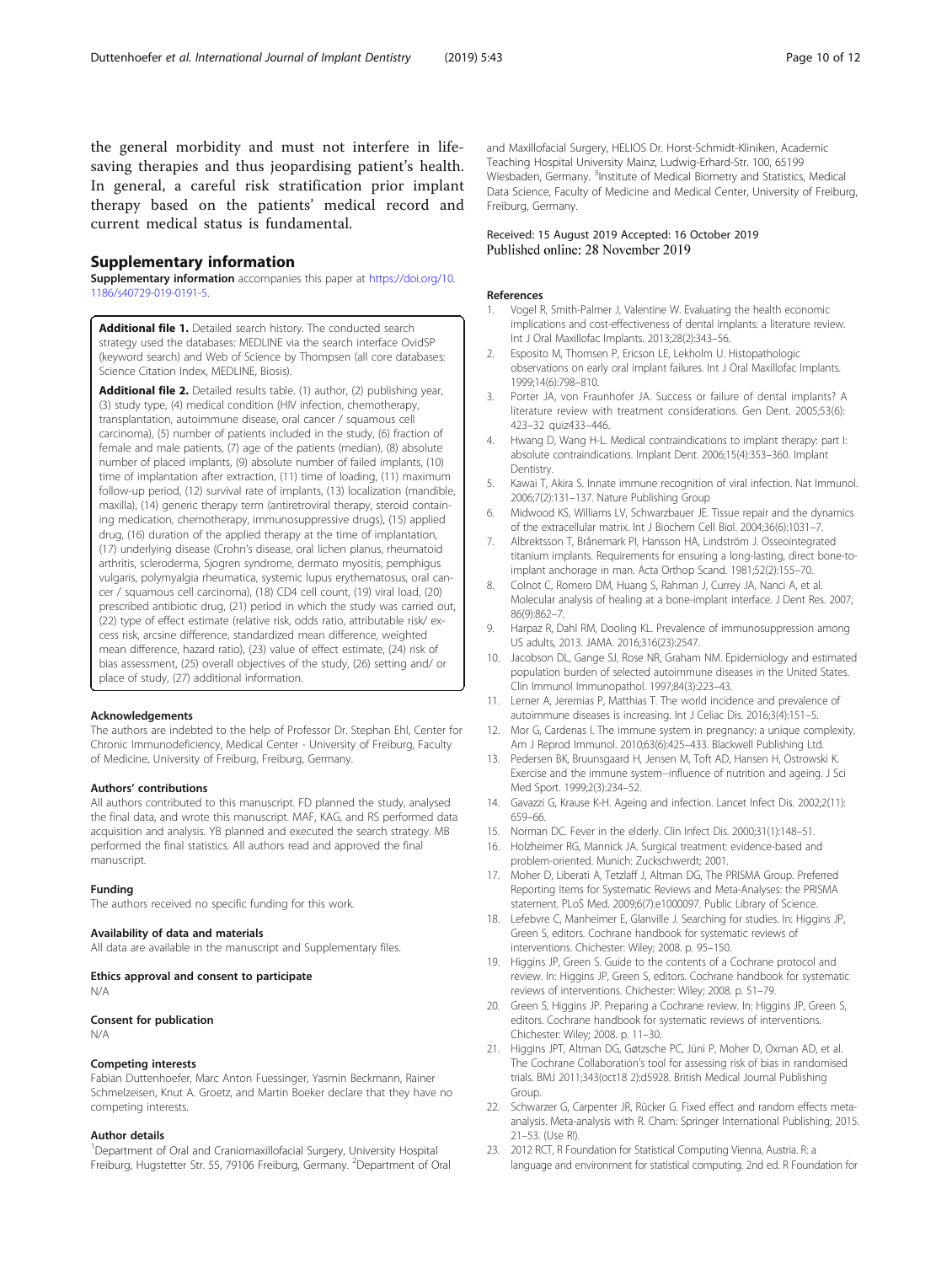<span id="page-10-0"></span>Statistical Computing Vienna. 2010. Available from: [http://www.R-project.org/](http://www.r-project.org/). Cited 23 Mar 2013.

- 24. news GSR, 2007. Meta: an R package for meta-analysis. bioconductorstatistiktudortmundde. [https://bioconductor.statistik.tu-dortmund.de.](https://bioconductor.statistik.tu-dortmund.de)
- 25. Stevenson GC, Riano PC, Moretti AJ, Nichols CM, Engelmeier RL, Flaitz CM. Short-term success of osseointegrated dental implants in HIV-positive individuals: a prospective study. JCDP. 2007;8(1):1–10.
- 26. May MC, Andrews PN, Daher S, Reebye UN. Prospective cohort study of dental implant success rate in patients with AIDS. Int J Implant Dent. 2016; 2(1):20.
- 27. Gherlone EF, Capparè P, Tecco S, Polizzi E, Pantaleo G, Gastaldi G, et al. A prospective longitudinal study on implant prosthetic rehabilitation in controlled HIV-positive patients with 1-year follow-up: the role of CD4+ level, smoking habits, and oral hygiene. Clin Implant Dent Relat Res. 2015; 18(5):955–64.
- 28. Gherlone EF, Capparè P, Tecco S, Polizzi E, Pantaleo G, Gastaldi G, et al. Implant prosthetic rehabilitation in controlled HIV-positive patients: a prospective longitudinal study with 1-year follow-up. Clin Implant Dent Relat Res. 2nd ed. 2015;18(4):725–34.
- 29. Gastaldi G, Vinci R, Francia MC, Bova F, Capparé P. Immediate fixed rehabilitation supported by axial and tilted implants of edentulous jaws: a prospective longitudinal study in HIV- positive patients. J Osseointegr. 2017; 9(2):239–44.
- 30. Maló P, de Araújo NM, Gonçalves Y, Lopes A. Long-term outcome of implant rehabilitations in patients with systemic disorders and smoking habits: a retrospective clinical study. Clin Implant Dent Relat Res. 2015;18(4):649–65.
- 31. Gay-Escoda C, Perez-Alvarez D, Camps-Font O, Figueiredo R. Long-term outcomes of oral rehabilitation with dental implants in HIV-positive patients: a retrospective case series. Med Oral Patol Oral Cir Bucal. 2016;21(3):e385–91.
- 32. Baron M, Gritsch F, Hansy A-M, Haas R. Implants in an HIV-positive patient: a case report. Int J Oral Maxillofac Implants. 2004;19(3):425–30.
- 33. Achong RM, Shetty K, Arribas A, Block MS. Implants in HIV-positive patients: 3 case reports. J Oral Maxillofac Surg. 2006;64(8):1199–203.
- 34. Kolhatkar S, Khalid S, Rolecki A, Bhola M, Winkler JR. Immediate dental implant placement in HIV-positive patients receiving highly active antiretroviral therapy: a report of two cases and a review of the literature of implants placed in HIV-positive individuals. J Periodontol. 2011;82(3):505–11.
- 35. Oliveira MA, Gallottini M, Pallos D, Maluf PSZ, Jablonka F, Ortega KL. The success of endosseous implants in human immunodeficiency virus-positive patients receiving antiretroviral therapy a pilot study. J Am Dent Assoc. 2011;142(9):1010–6.
- 36. Castellanos-Cosano L, Núñez-Vázquez R-J, Segura-Egea J-J, Torres-Lagares D, Corcuera-Flores J-R, Machuca-Portillo G. Protocol for oral implant rehabilitation in a hemophilic HIV-positive patient with type C hepatitis. Implant Dent. 2014;23(5):622–5.
- 37. Vidal F, Vidal R, Bochnia J, de Souza RC, Gonçalves LS. Dental implants and bone augmentation in HIV-infected patients under HAART: case report and review of the literature. Spec Care Dentist. 2017;37(3):150–5.
- 38. Strietzel FP, Rothe S, Reichart PA, Schmidt-Westhausen A-M. Implant-prosthetic treatment in HIV-infected patients receiving highly active antiretroviral therapy: report of cases. Int J Oral Maxillofac Implants. 2006;21(6):951–6.
- 39. Alsaadi G, Quirynen M, Komárek A, van Steenberghe D. Impact of local and systemic factors on the incidence of late oral implant loss. Clin Oral Implants Res. 2008;19(7):670–6.
- 40. Moy PK, Medina D, Shetty V, Aghaloo TL. Dental implant failure rates and associated risk factors. Int J Oral Maxillofac Implants. 2005;20(4):569–77.
- 41. Ihara K, Goto M, Miyahara A, Toyota J, Katsuki T. Multicenter experience with maxillary prostheses supported by Brånemark implants: a clinical report. Int J Oral Maxillofac Implants. 1998;13(4):531–8.
- 42. Kovács AF. Influence of chemotherapy on endosteal implant survival and success in oral cancer patients. Int J Oral Maxillofac Surg. 2001;30(2):144–7.
- 43. Alsaadi G, Quirynen M, Michiles K, Teughels W, Komárek A, van Steenberghe D. Impact of local and systemic factors on the incidence of failures up to abutment connection with modified surface oral implants. J Clin Periodontol. 2007;0(0):071127132039002.
- 44. van Steenberghe D, Jacobs R, Desnyder M, Maffei G, Quirynen M. The relative impact of local and endogenous patient-related factors on implant failure up to the abutment stage. Clin Oral Implants Res. 2002;13(6):617–22.
- 45. Steiner M, Windchy A, Gould AR, Kushner GM, Weber R. Effects of chemotherapy in patients with dental implants. J Oral Implantol. 1995; 21(2):142–7.
- 46. Sager RD, Theis RM. Dental implants placed in a patient with multiple myeloma: report of case. J Am Dent Assoc. 1990;121(6):699–701.
- 47. Bencharit S, Reside GJ, Howard-Williams EL. Complex prosthodontic treatment with dental implants for a patient with polymyalgia rheumatica: a clinical report. Int J Oral Maxillofac Implants. 2010;25(6):1241–5.
- 48. Chochlidakis K, Ercoli C, Elad S. Challenges in implant-supported dental treatment in patients with Sjogren's syndrome: a case report and literature review. Quintessence Int. 2016;47(6):515–24.
- 49. Ergun S, Katz J, Cifter ED, Koray M, Esen BA, Tanyeri H. Implant-supported oral rehabilitation of a patient with systemic lupus erythematosus: case report and review of the literature. Quintessence Int. 2010;41(10):863–7.
- 50. Krennmair G, Seemann R, Piehslinger E. Dental implants in patients with rheumatoid arthritis: clinical outcome and peri-implant findings. J Clin Periodontol. 2010;37(10):928–36.
- 51. Weinlander M, Krennmair G, Piehslinger E. Implant prosthodontic rehabilitation of patients with rheumatic disorders: a case series report. Int J Prosthodont. 2010;23(1):22–8.
- 52. Westhoff G, Doerner TDORACI, Cobarrubias K, Dietrich T, Zink A. SAT0223 Dental implants are a treatment option in patients with Sjögren's syndrome. Ann Rheum Dis. 2014;71(Suppl 3):547.2–547.
- 53. Zigdon H, Gutmacher Z, Teich S, Levin L. Full-mouth rehabilitation using dental implants in a patient with scleroderma. Quintessence Int. 2011;42(9):781–5.
- 54. de Mendonça IM, Finger Stadler A, Vale Nicolau G, Naval Machado MÂ, Soares de Lima AA, Compagnoni Martins M. Management of Sjogren's syndrome patient: a case report of prosthetic rehabilitation with 6-year follow-up. Case Rep Dent. 2014;2014(61):761251–5 Hindawi.
- 55. Esposito SJ, Camisa C, Morgan M. Implant retained overdentures for two patients with severe lichen planus: a clinical report. J Prosthet Dent. 2003;89(1):6–10.
- 56. Marini E, Spink MJ, Messina AM. Peri-implant primary squamous cell carcinoma: a case report with 5 years' follow-up. J Oral Maxillofac Surg. 2013;71(2):322–6.
- 57. Altin N, Ergun S, Katz J, Sancakli E, Koray M, Tanyeri H. Implant-supported oral rehabilitation of a patient with pemphigus vulgaris: a clinical report. J Prosthodont 2013;22(7):581–586. Wiley/Blackwell (10.1111).
- 58. Binon PP. Thirteen-year follow-up of a mandibular implant-supported fixed complete denture in a patient with Sjogren's syndrome: a clinical report. J Prosthet Dent. 2005;94(5):409–13.
- 59. Payne AG, Lownie JF, Van Der Linden WJ. Implant-supported prostheses in patients with Sjögren's syndrome: a clinical report on three patients. Int J Oral Maxillofac Implants. 1997;12(5):679–85.
- 60. Ella B, Lasserre J-F, Blanchard J-P, Fricain JC. A 4-year follow-up of two complete mandibular implant-supported removable prostheses in a patient with severe rheumatoid polyarthritis: case report. Int J Oral Maxillofac Implants. 2011;26(2):e19–22.
- 61. Alsaadi G, Quirynen M, Komárek A, van Steenberghe D. Impact of local and systemic factors on the incidence of oral implant failures, up to abutment connection. J Clin Periodontol. 2007;34(7):610–7.
- 62. Montebugnoli L, Venturi M, Cervellati F. Bone response to submerged implants in organ transplant patients: a prospective controlled study. Int J Oral Maxillofac Implants. 2012;27(6):1494–500.
- 63. Montebugnoli L, Venturi M, Cervellati F, Servidio D, Vocale C, Pagan F, et al. Peri-implant response and microflora in organ transplant patients 1 year after prosthetic loading: a prospective controlled study. Clin Implant Dent Relat Res. 2014;17(5):972–82.
- 64. Gu L, Wang Q, Yu Y-C. Eleven dental implants placed in a liver transplantation patient: a case report and 5-year clinical evaluation. Chin Med J. 2011;124(3):472–5.
- 65. Heckmann SM, Heckmann JG, Linke JJ, Hohenberger W, Mombelli A. Implant therapy following liver transplantation: clinical and microbiological results after 10 years. J Periodontol. 2004;75(6):909–13.
- 66. Nakagawa A, Shitara N, Ayukawa Y, Koyano K, Nishimura K. Implant treatment followed by living donor lung transplant: a follow-up case report. J Prosthodont Res. 2014;58(2):127–31.
- 67. Gu L, Yu Y-C. Clinical outcome of dental implants placed in liver transplant recipients after 3 years: a case series. Transplant Proc. 2011;43(7):2678–82.
- 68. Campo J, Cano J, del Romero J, Hernando V, Rodríguez C, Bascones A. Oral complication risks after invasive and non-invasive dental procedures in HIVpositive patients. Oral Dis. 2007;13(1):110–116. Wiley/Blackwell (10.1111).
- 69. Kolhatkar S, Mason SA, Janic A, Bhola M, Haque S, Winkler JR. Surgical crown lengthening in a population with human immunodeficiency virus: a retrospective analysis. J Periodontol. 2012;83(3):344–53.